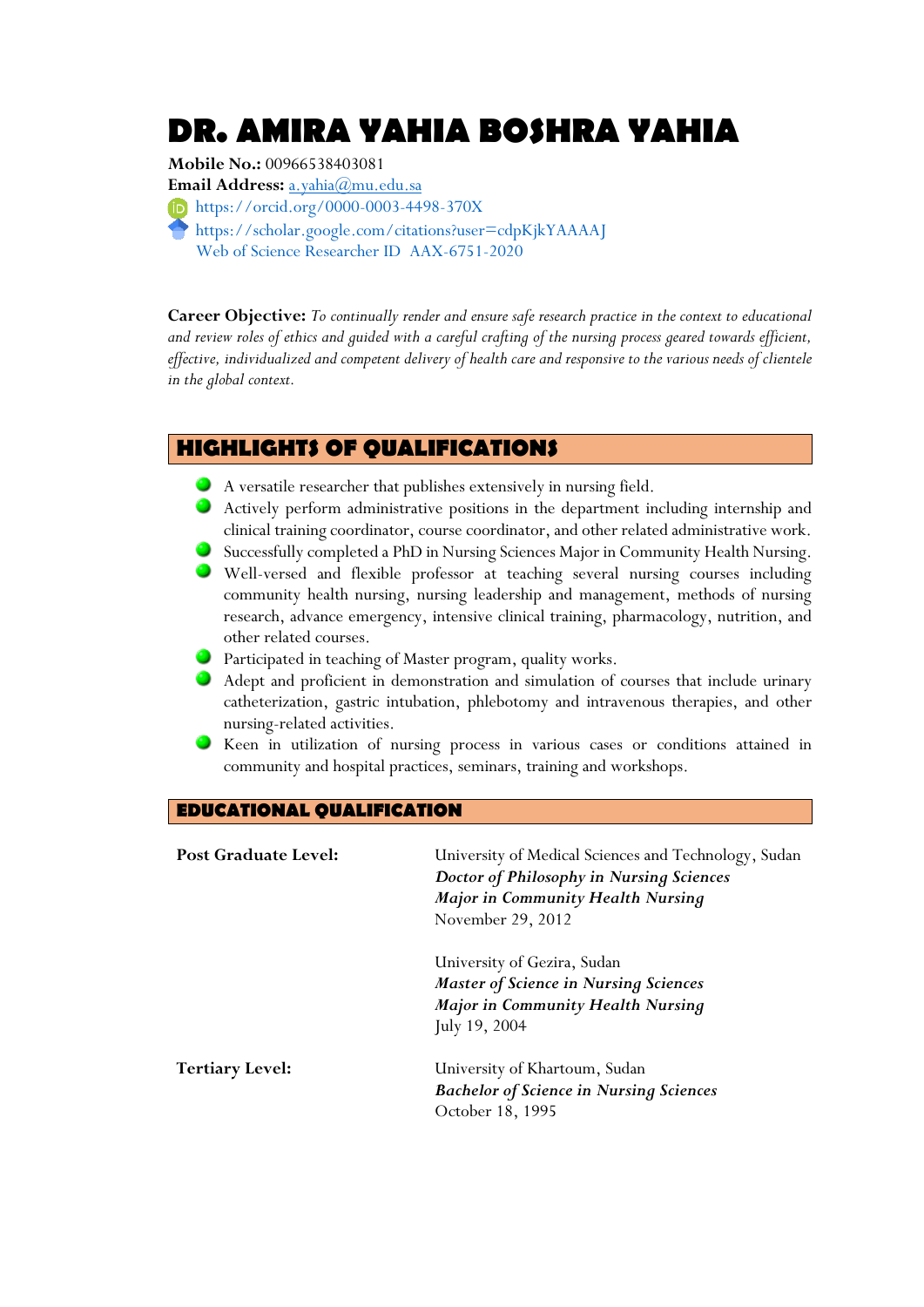# **EMPLOYMENT RECORD AND EXPERIENCES**

| <b>University Faculty Professor:</b>    | Majmaah University<br><b>Nursing Department, CAMS</b><br><b>Assistant Professor</b><br>19/1/1435 to present                                                                 |
|-----------------------------------------|-----------------------------------------------------------------------------------------------------------------------------------------------------------------------------|
| Lecturer, Head, Department<br>& Program | Academy of Health Sciences<br><b>Nursing Department</b>                                                                                                                     |
| Deputy & Secretary                      | <b>Post Graduate Nursing Program</b><br><b>Bachelor and Diploma Nursing Programs</b><br>5/11/2005 to 10/2013                                                                |
| Lecturer, Part-Time                     | Al Zaiem Al Zhari University<br>Community health nursing<br>2005 to 2006                                                                                                    |
| Lecturer, Part-Time                     | <b>Upper Nile University</b><br>Community health nursing<br>2005                                                                                                            |
| <b>Registered Staff Nurse</b>           | Ibrahim Malik Hospital<br>Nurse director (Matron), Medical-Surgical Wards,<br>Pediatric Ward, Maternity Ward, Neonatal Unit,<br>Endoscopy, Lithotripsy Unit<br>1995 to 2001 |
| Charge/Staff Nurse                      | Specialized Hospital and Doctors' Hospital<br>Medical-Surgical Wards and Pediatric Ward<br>1997 to 2005                                                                     |

#### **Work Experiences, Duties and Responsibilities:**

- Deliver instruction in respective subject area with specific duties and responsibilities cover teacher's and instructional functions, research, community and service functions and other related activities. In addition, the clinical nurse instructor is responsible for the delivery of instruction, supervision and guiding students in the clinical area or community where assigned.
- Participate in national accreditation of Academic of Health Sciences.
- Setting curriculum for BSC nurses in Sharg Alneel College.
- Participate in Academy health sciences institute, for CPD to nurses in FMOH and state ministry of health, and for specialized diploma in nursing FMOH.
- Participate in evaluation of up grading curriculum of general nurses Academy of health sciences FMOH, as internal examiner for MSC, University of Medical Sciences and Technology and for undergraduate nurses in University of Medical Sciences and Technology, and Upper Nile University; as external examiner for nurses in Academy Health Sciences in different States; and as member in senate meeting in University of Medical Sciences and Technology.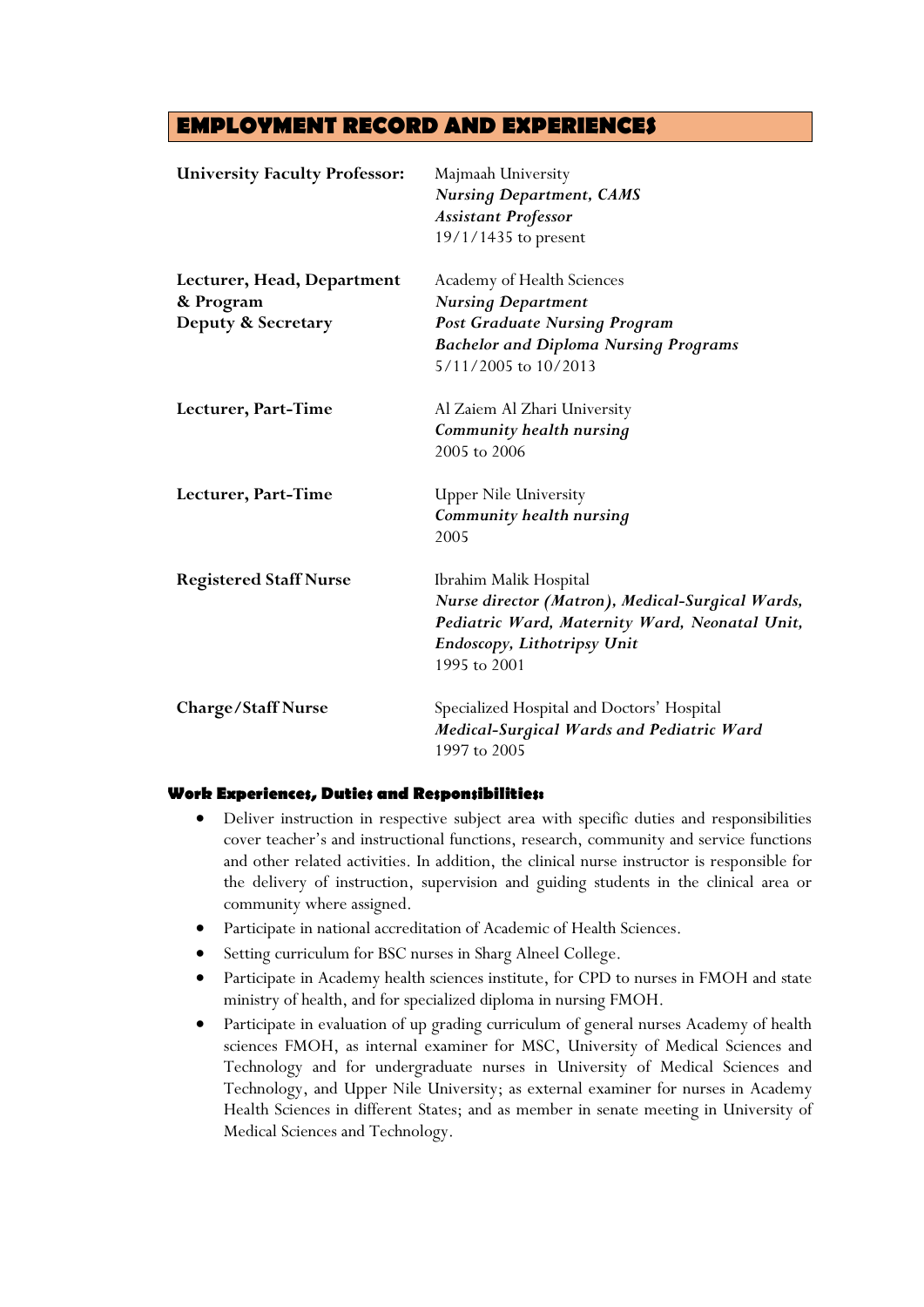- Contribute to making booklets on Job description and Nursing and Midwifery career pathway, Nursing and Midwifery internship, strategy, standard, code of conduct, policies and procedures.
- Report to the head nurse and/or team leader, work with medical doctors, coordinate with other staff nurses and other healthcare workers in the medical ward and associated hospital departments; and is responsible for the delivery of healthcare services to confined patients; demonstrates proficiency, competence, excellence, professionalism and diligence in the hospital setting to patients assigned to care; and utilize with adept knowledge and skills the nursing process through assessment, diagnosis, planning, implementation and evaluation governed under internationally accepted practice of nursing care.

#### **RESEARCH PUBLICATIONS**

#### **Composition, hydrology, and health benefits of Zamzam water**

Amira Y. Boshra1 , Abdalbasit A. Mariod2,3, Fatima A. Ali Massad4, Eshraga M. Abdalrhman5 , Sabah M.Abbas6 , Amel A.Hassan7 , Manal M.Mahamed8 , Nora M.A.Elatta9 ,Huda Kh.A.Masaad10,11, Amal M.Hamid12, and Hammad A. Fadlalmola13

Volumen 6 / Número 4 · [http://www.revistabionatura.com](http://www.revistabionatura.com/) (2021)

#### **Effect of health education about personal hygiene on student's health in primary school**

Amira YAHIA1 , Abdalbasit MARIOD2

Journal of International Health Sciences and Management. 2021; 7(13)

**Perimenopausal women distressing from abnormal uterine bleeding: A** 

**Philippine quality of life assessment-based correlational study (2020)**

MM E. Feliciano, Adelina Santos, Cyrelle Agunod, **A. Boshra**, Sawsan Suliman Annals of Medical and Health Sciences Research 10 (2), 838-845

# **Stakeholders' Quality Framework of Nursing Education: A Brief Report (2020)**

FMGJVC Jestoni D. Maniago1\*, Abdulrhman S. Albougami1, Christian Jay S, **A. Boshra** ... International Journal of Medical Research & Health Sciences 9 (4), 44-49

#### **A qualitative phenomenological venture of individuals' experiences with a phobia (2020)**

HP Evelyn Feliciano 1, 2, \*, Mary Angelica Bagaoisan 2, Alfredo Feliciano 2, **A. Boshra** ... International Journal of Advanced and Applied Sciences 7 (7), 68-74

#### **Philippine professional core competencies' impact on nurses' key performance indicators (KPIs) for patient safety outcomes (2020)**

A. Feliciano, E. Feliciano, **A. Boshra**,… International Journal of Advanced and Applied Sciences 7 (1), 1-5

#### **Understanding Philippines Nurses' Competency in the Delivery of Healthcare Services (2019)**

MCMAO Evelyn E. Feliciano1,2\*, **Amira Y. Boshra1**, Paulo Carl G. Mejia3 ... Journal of Patient Care 5 (1)

#### **Relation between night eating syndrome and academic grades among university students (2019)**

M Ahmad, FZ Kashoo, M Alqahtani, S Waqas, M Rizvi, **A Boshra** Turkish Journal of Endocrinology and Metabolism 23 (2), 85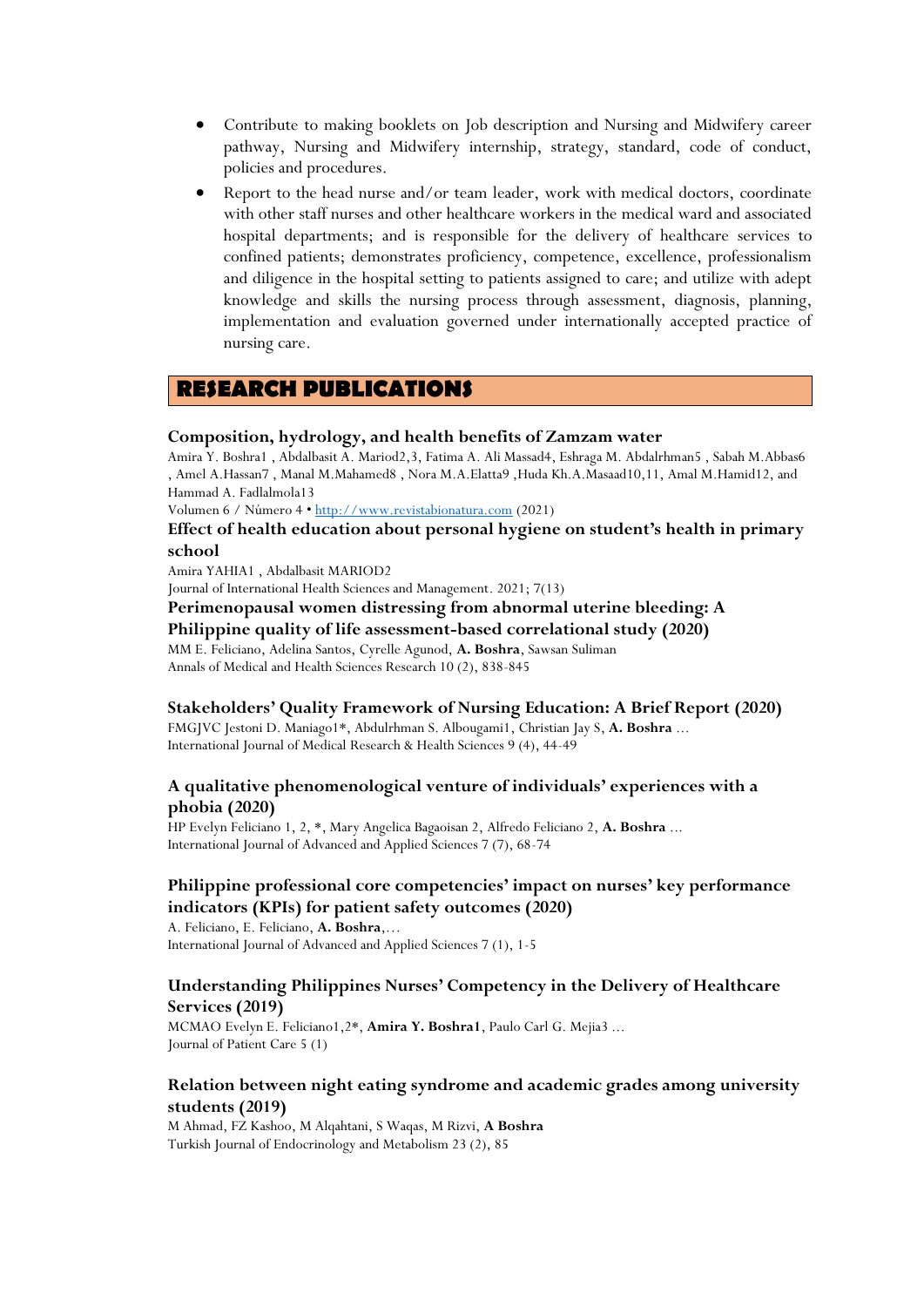#### **Exploring the practices employed by nurses in stethoscope care (2019)**

Alfredo Z. Feliciano, Evelyn E. Feliciano, Paulo Carl G. Mejia, Amira Y ... International Journal of Allied Medical Sciences and Clinical Research 7 (2 …

#### **Effect of innovative school health program on the student's nutritional status in basic schools in Khartoum State 2011-2012 (2017)**

NHALAASALS **Amira Y. Bushra**, Sawsan M. Abdalla2\*, Elsadig Y. Mohamed2 ... World Journal of Pharmacy and Pharmaceutical Sciences 6 (Issue 3), 153-166

#### **Body Mass Index, Health Related Behaviors and Obesity among Female Adolescent Students (2017)**

**AY Boshra**, Jehan Y ElRazkey1, Fatma M. Amin2 Egyptian Journal of Health Care 8 (1)

#### **Patients' satisfaction in Al Yarmouk primary health care center' for services provided, Majmaah, Kingdom of Saudi of Arabia (2016)**

AYBWMA Nasir H. Al Abdan1, Sawsan M. Abdalla\*2, Badawi G. Elbadawi1, Elsadig , **A. Boshra**... World Journal of Pharmacy and Pharmaceutical Sciences 5 (5), 164-174

#### **Factors affecting utilization of family planning services in a post-conflict setting South Sudan: a qualitative study (2015)**

WAM Ahmed, SB Shokai, IH Abduelkhair, **AY Boshra** AIMS public health 2 (4), 655

*Note: More attachments will be included upon request.*

## **TRAININGS, SEMINARS AND CONFERENCES**

| 29/9/2019           | جامعة المجمعة                                               | Importance of researchers ID                                          |
|---------------------|-------------------------------------------------------------|-----------------------------------------------------------------------|
| 23-1-1440 H         | جامعة المجمعة                                               | 'Publishing in Refereed and ISI indexed<br>Journals"                  |
| 1/2/1440            | جامعة المجمعة                                               | International collaboration initiative in<br>Research & Development   |
| 8/2/1440            | جامعة المجمعة                                               | Ethics in Scientific Research"                                        |
| 15/2/1440           | جامعة المجمعة                                               | Scientific publishing in Majmaah                                      |
| 29/2/1440           | جامعة المجمعة                                               | Endnote program                                                       |
| 12/3/1440           | جامعة المجمعة                                               | Turnitin plagiarism software                                          |
| 1441-1440           | جامعة المجمعة                                               | Blackboard                                                            |
| 1442 Online         | جامعة المجمعة                                               | Blackboard                                                            |
| 1442-1441 Online    | مبادر ة الباحثين السو دانبين                                | اساليب البحث العلمي والنشر                                            |
| 17/رمضان /1441      | جامعة المجمعة                                               | تطبيق الحساسات الطبية في مقاومة انتشار جائحة                          |
| Online              |                                                             | كرونا                                                                 |
| 1441/9/4-3 Online   | جامعة المجمعة                                               | مسؤوليتنا في ازمة كرونا                                               |
| 12/8/2020 Online    | IEEE (Institute of Electrical<br>and Electronics Engineers) | Making Labs Effective with Remote Learning                            |
| 12/8/2020 Online    | <b>IEEE</b>                                                 | Managing Remote Student Teams                                         |
| 12/8/2020 Online    | <b>IEEE</b>                                                 | Student assessment for Remote Delivery                                |
| 2020/8/18-17 Online | المركز الاقليمي للجودة والتميز                              | ضمان الجودة في التعليم والتعلم عن بعد :المتطلبات<br>والتحديات والامال |
| 1441/8/19 Online    | جامعة المجمعة                                               | كيفية كتابة البحوث                                                    |
| 1441/8/26 Online    | جامعة المجمعة                                               | الطموح المهنى للموظف الفعال                                           |